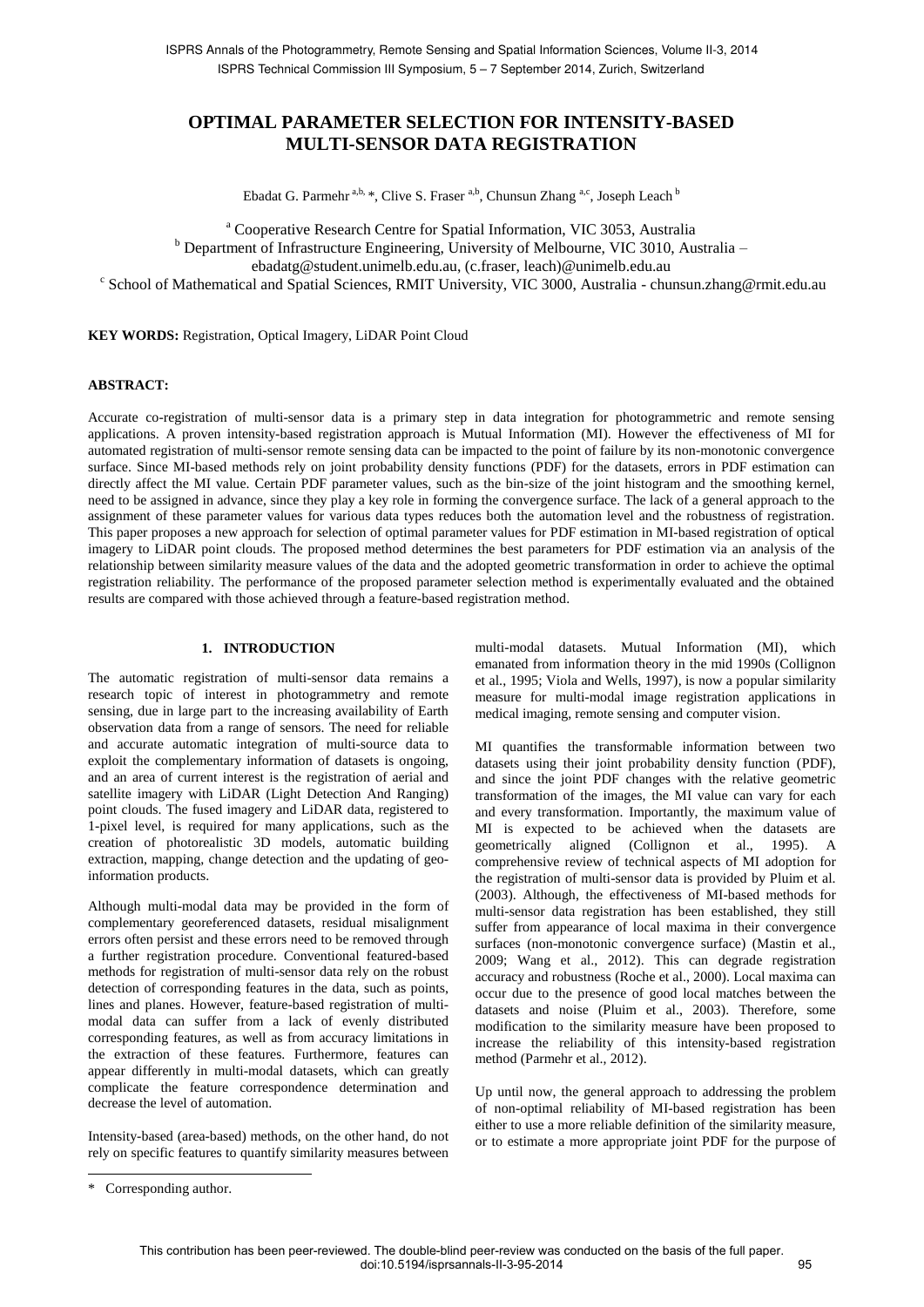registration. Since the bin-size of the joint histogram significantly affects the PDF, several statistical methods have been proposed to determine the optimum bin-size (Freedman and Diaconis, 1981; Knuth, 2006; Scott, 1979). These methods operate under the assumption that the density function of the dataset is known, which is not generally the case for remote sensing datasets. In addition, the methods do not consider the effect of bin-size on the MI convergence surface. However, research has shown that various sizes of bin can significantly affect the registration in medical imaging (Hahn et al., 2010; Legg et al., 2009) as well as in multi-sensor registration of remote sensing data (Suri and Reinartz, 2010). In addition, a method to determine the bin-size has been proposed based upon achieving the maximum value of both normalised MI and kurtosis of the convergence surface (Parmehr et al., 2013).

As distinct from the method proposed in this paper, the approaches referred to above neither provide a general solution for selection of an optimum bin-size for PDF estimation nor an analysis of the impact of the election on the robustness of the registration procedure. Aerial imagery and 3D LiDAR data have been utilised in this paper to efficiently analyse the effect of optimal bin-size selection in PDF estimation on the automatic registration of multi-sensor data.

This paper is organised as follows: Section 2 presents the proposed approach for optimum PDF estimation. Then, the performance of the intensity-based registration method using an optimum bin-size for the PDF is experimentally evaluated in Section 3 and conclusions follow in Section 4.

#### **2. METHODOLOGY**

#### **2.1 Mutual Information**

The statistical similarity of two random variables *A* and *B*, which measures the degree of dependence of *A* and B, can be defined as the distance between the joint PDF *P(A,B)* and the case of complete independence *P(A)P(B)*. The well-known Kullback-Leibler probability divergence has been used to define the MI as

$$
MI(A;B) = \sum_{a \in A} \sum_{b \in B} P(a,b) \log \left( \frac{P(a,b)}{P(a)P(b)} \right).
$$
 (1)

Here, *P(A,B)* is the joint PDF of the pair *A* and *B*, and *P(A)* and *P(B)* are the marginal PDFs of *A* and *B*, respectively. It is clear that the MI value is a weighted sum of the dependence value for every joint intensity *a* and *b*.

MI can also be defined using Shannon entropy (Shannon, 1948) via the following equation

$$
MI(A;B) = H(A) + H(B) - H(A,B).
$$
 (2)

where *H(A)* and *H(B)* are the marginal entropy of *A* and *B*, respectively, and *H(A,B)* is their joint entropy. Marginal and joint entropies are defined as

$$
H(A) = -\sum_{a \in A} P(a) \log(P(a))
$$
  
\n
$$
H(A, B) = -\sum_{a \in A} \sum_{b \in B} P(a, b) \log(P(a, b))
$$
\n(3)

It is assumed that the maximum value of MI can be achieved when images are geometrically aligned. In Eq.2, the maximum value of MI is achieved when the joint entropy is minimised. That is, in the case of misalignment, corresponding elements of images are duplicated in the joint PDF, which increases the value of the joint entropy. On the other hand, corresponding elements appear once in aligned images, yielding a smaller joint entropy. Since MI depends on the amount of overlapping area of the images, an invariance version of MI, called Normalised Mutual Information, NMI (Studholme et al., 1999), has been proposed:

$$
NMI(A;B) = \frac{H(A) + H(B)}{H(A,B)}.
$$
\n<sup>(4)</sup>

In practice, the maximum value of MI is achieved through maximising of the marginal entropies rather than minimising the joint entropy value. This implies less effect of the relationship between the images on the MI value. In contrast, NMI is able to take into account any increase in marginal entropies through a change in joint entropy by using the ratio of joint and marginal entropies. As a result, more robust registration is achieved by utilising NMI instead of MI to find the appropriate geometric transformation of the dataset (Parmehr et al., 2013).

The multi-variable generation of MI has also been defined via a higher-order joint entropy (McGill, 1954; Watanabe, 1960). The MI of three variables A, B and C is defined as

$$
I(A;B;C) = H(A) + H(B) + H(C) - H(A,B)
$$
  
-H(B,C) - H(A,C) + H(A,B,C). (5)

In order to consider existing geometric dependence between a pair of variables, Normalised Combined Mutual Information (NCMI) has been adopted for registration of optical imagery with LiDAR data (Parmehr et al., 2014). The NCMI of a variable *C* and two already aligned variables *A* and *B* is defined as

$$
NCMI((A, B); C) = \frac{H(A, B) + H(C)}{H(A, B, C)}.
$$
 (6)

This measures the amount of information of *C* that would be gained simultaneously from the pair *(A,B)*. Since LiDAR intensity data is inherently registered via the generated digital surface model (DSM), NCMI is applied to exploit both the geometric dependence and complementary character of the LiDAR DSM and intensity data.

In order to adapt NCMI for registration of optical images and LiDAR data, both datasets need to be represented in the same data structure. In this paper, the 3D LiDAR dataset is treated as a 2D image. Therefore, the elevation and intensity values in the LiDAR data are both treated as image grey values.

#### **2.2 Optimal PDF estimation**

In accordance with the definitions of MI-based similarity measures, the statistical similarity between the datasets is calculated using the probability of coincident content of intensity pairs in the PDF. For instance, if the information content of co-occurring *a* and *b*, with a high value of probability, relates to corresponding regions in the images, the similarity measure can reflect the geometric misalignment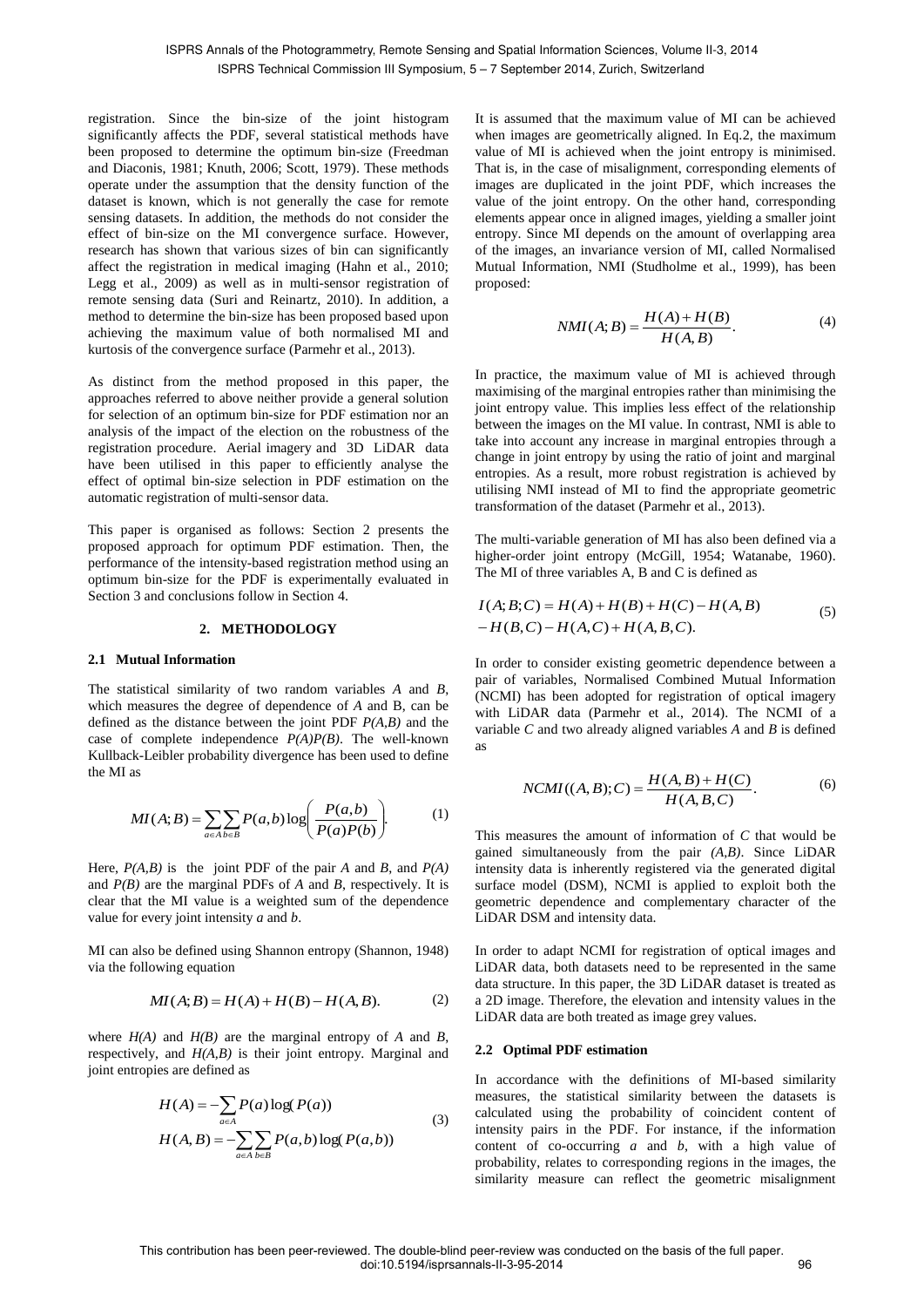effect. Otherwise, it can mislead the registration process by having an even higher value of the similarity measure without any connection to geometric alignment. This highlights the role of the PDF in intensity-based registration methods.

Generally, the PDF of datasets can be estimated using parametric and non-parametric methods. The parametric estimators assume the PDF is a mixture of known probability functions, such as Gaussian, and the parameters are the only information that needs to be stored. However, the nonparametric estimators have no fixed structure and depend for an estimate upon all the data points being used.

Simply, the joint and marginal PDFs of the overlapping parts of both datasets can be estimated by histogramming as a nonparametric approach for PDF estimation. In histogramming, each entry of the joint histogram of the datasets denotes the number of elements of data with coinciding intensities. Dividing the joint histogram by the total number of members in the data, *Nx* , yields the joint PDF, and the marginal PDF of each dataset can be found by summing over the rows and columns, respectively. It can be adopted when estimates of derivatives are neither needed nor available (Bishop, 1995).

The kernel density estimator is widely used as a nonparametric density estimator of the PDF. It smooths out the contribution of each observed data point over a local neighbourhood using a Kernel function. The estimated density at any point *x* is

$$
\hat{P}(x) = \frac{1}{n} \sum_{i=1}^{n} K\left(\frac{x - x(i)}{h}\right).
$$
\n(7)

Here, *K* is the kernel function, and *h* and *n* are its bandwidth and number of samples, respectively (Silverman, 1986). The operation is called Parzen windowing if *K* is the Gaussian function (Viola and Wells, 1997). The joint PDF can also be estimated by other non-parametric approaches such as splinebased estimation (Mattes et al., 2003), partial volume estimation (PVE) (Maes et al., 1997), non-parametric windows (Dowson et al., 2008) and the wavelet-based approach (Peter and Rangarajan, 2008).

Regardless of the smoothing approach used for PDF estimation, all PDF estimators utilise the joint histogram of datasets. The histogram of two variables *A* and *B* can be defined as

$$
P(a,b) = \frac{1}{N_x} h(a,b)
$$
  
\n
$$
h(a,b) = \sum_{x} \psi \left( a - \frac{f_A(X)}{\Delta i} \right) \psi \left( b - \frac{f_B(X)}{\Delta i} \right)
$$
 (8)

where  $\psi$  is the membership function,  $\Delta i$  is the bin-size of histogram, and  $f_A(X)$  and  $f_B(X)$  are fixed and moving images, respectively. The membership function can be defined using  $\beta$ , B-spline basis function, and each sample of datasets is added to one histogram bin via

$$
\psi(\varepsilon) = \beta_0^-(\varepsilon) = \begin{cases} 1 & 0 < \varepsilon < 1 \\ 0 & \text{otherwise} \end{cases}
$$
 (9)

A more detailed definition of the membership function for Parzen-windowing and PVE methods is provided in Dowson and Bowden (2006). As shown in Eq. 8, the joint histogram is

not invariant to the bin-size  $\Delta i$ . Consequently, any MI-based similarity measure is highly dependent upon the bin-size utilised in PDF estimation. The bin-size can be determined by dividing the range of intensities by the number of bins, and the number of bins plays a key role in representation of datasets for statistical similarity determination.

Furthermore, the bin-size of the histogram plays a crucial role as a smoothing parameter in the process of PDF estimation. For instance, the use of a small bin (a large number of bins) yields a spiky PDF, while the use of a large bin provides a very smooth PDF. Since the selection of the number of bins has a significant impact on both the MI value and the results of registration, an optimum number of bins that preserves the necessary information for similarity measure determination is required. In other words, the larger number of bins might highlight the role of noise and thus reduce the reliability of registration.

More importantly, the variation of the MI value does not always reflect the true geometric transformation of the images because it may highlight the role of increments of statistical correspondence rather than the geometric correspondence of the images.

In this paper, the idea of achieving maximum variation of the similarity measure for a unit geometric transformation is exploited. A component of statistical information that is more sensitive to geometric transformation is employed, rather than relying only on the value of the similarity measure. The proposed optimum bin-size is defined as

$$
\Delta i_{\text{optimum}} = \arg \max \left( \frac{\partial NMI(A;B)}{\partial \mu} \right). \tag{10}
$$

The derivations of NMI, and marginal and joint entropies with respect to the transformation *μ,* can be calculated as follows:

$$
\frac{\partial NMI(A;B)}{\partial \mu} = \frac{\frac{\partial H(A)}{\partial \mu} + \frac{\partial H(B)}{\partial \mu}}{H(A,B)} - \frac{(H(A) + H(B))\frac{\partial H(A,B)}{\partial \mu}}{H(A,B)^2}
$$
(11)  
= 
$$
\frac{\frac{\partial H(A)}{\partial \mu} + \frac{\partial H(B)}{\partial \mu} - NMI \frac{\partial H(A,B)}{\partial \mu}}{H(A,B)}
$$

$$
\frac{\partial H(B)}{\partial \mu} = -\sum_{b \in B} \frac{\partial P(b; \mu)}{\partial \mu} \left[ \log(P(b; \mu) + 1) \right] \tag{12}
$$

$$
\frac{\partial H(A,B)}{\partial \mu} = -\sum_{a \in A} \sum_{b \in B} \frac{\partial P(a,b;\mu)}{\partial \mu} \left[ \log P(a,b;\mu) + 1 \right] \tag{13}
$$

In intensity-based image registration, one of the images is assumed as 'fixed' and the other as 'moving'. Therefore, the marginal entropy of the fixed image is constant, and the moving image is transformed under different values of the transformation function. These require the estimation of the marginal entropy of the moving image, as well as the joint entropy of the images. The marginal entropy of the fixed image is therefore not related to the parameters of the transformation  $\mu$ and this simplifies the calculation of the derivative of NMI (Thévenaz and Unser, 2000). The derivations of the PDF respect to the transformation can be derived as

$$
\frac{\partial P(a,b)}{\partial \mu} = \frac{\partial}{\partial \mu} \frac{1}{N_x} \sum_{x} \psi \left( a - \frac{f_A(X)}{\Delta i} \right) \psi \left( b - \frac{f_B(X)}{\Delta i} \right). (14)
$$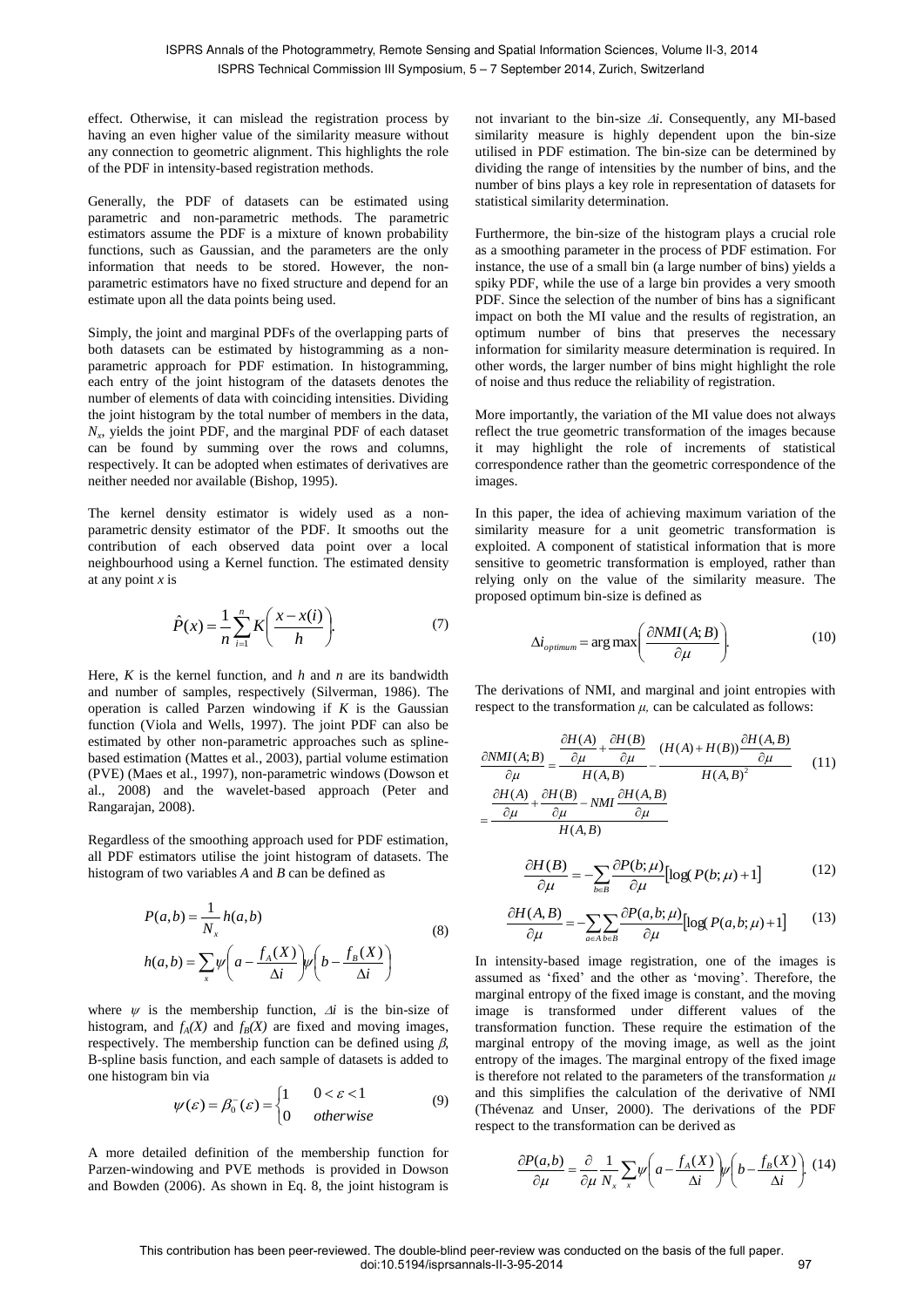Since the joint PDF is data dependent, the bin-size for its estimation should be based on data content, on every portion of the dataset.

The use of uniform bin-size is typically ineffective and may lead to misregistration, due to introduced artificial features, in regions that have higher statistical similarity, rather than real regions of images. For instance, in a portion of data which can be divided into a number of homogeneous regions, uniform bin-size derived from linear histogramming neglects the features in the dataset and thus provides inaccurate PDF estimation (Knops et al., 2006). The proposed non-linear binning approach takes data content into account and adapts, so variable bin sizes are generated to provide desirable clustering with a less dispersed joint PDF. Thus, the bin-size  $\Delta i$  is not constant and can be defined as a function of clusters of the images. The kmean clustering method has been utilised to create non-uniform bin sizes and increase the reliability of registration (Knops et al., 2006; Liu and Chrisochoides, 2006; Lo, 2003). The optimum number of clusters is achieved when the derivation of the NMI value with respect to the geometric transformation is maximised. This provides segmented images which reflect the maximum variation of the similarity measure for relative transformation.

In other words, only the regions with significant impact on the similarity measure with respect to transformation will be incorporated in its computation. This increases the reliability of registration by decreasing the number of local maxima that result from using less sensitive information content.

# **3. EXPERIMENTAL RESULTS AND DISCUSSION**

This section presents experimental results obtained with the determined optimum bin-size of the PDF in the registration of aerial imagery and 3D LiDAR data. A conventional, widely adopted feature-based registration method used in photogrammetry was also implemented in order to validate the performance of the intensity-based approach. The results obtained from both the feature- and intensity-based methods were then compared.

# **3.1 Dataset**

The dataset covered a 2 x 2 km suburban area of Bathurst, New South Wales, Australia. It comprised 20cm ground sample distance (GSD) aerial imagery from a Leica RCD105 digital camera. The corresponding LiDAR point cloud of  $4pts/m^2$  point density, along with corresponding intensity data, was acquired in 2011 with a using Leica ALS50-II scanner. One of the aerial images, representing an urban area with many buildings, is shown in Figures 1, along with the corresponding LiDAR DSM and intensity image.



Figure 1. Aerial image (left), colour-coded LiDAR DSM (middle) and LiDAR intensity image (right)

It is noteworthy that the resolution of the imagery and LiDAR is sufficiently high to clearly demonstrate natural and manmade objects. As shown in Figures 1, the LiDAR DSM offers information on areas with significant elevation difference, whereas LiDAR intensity data is able to provide information for flat areas such as roads.

# **3.2 Procedure of feature-based registration**

The collinearity equation model was utilised to estimate the transformation between the aerial image and the 3D LiDAR DSM. Camera calibration parameters including focal length, principal point and lens distortion were taken into account, and airborne GPS and IMU observations were used as initial values for the exterior orientation parameters (EOPs) of the aerial images.

Extraction of distinctive features from a LiDAR point cloud is not a straightforward task, particularly when the density of the point cloud is not high. In this case, the ridge points of buildings were employed as features to be matched. Such features can be derived from point clouds and have demonstrated feasibility for registration (Choi et al., 2011; Habib et al., 2005). The building roof planes are first determined, and the intersection of roof planes then allows for the generation of ridge points. A graphical description of this method for the extraction of a corresponding point feature from the LiDAR point cloud and aerial image is shown in Figure 2.

As shown in the figure, a small portion of the point cloud is selected and then DSM points are clustered based on surface normals using fuzzy c-mean clustering (Sampath and Shan, 2010). The outliers of clustered point groups are removed using a RANSAC method (Fischler and Bolles, 1981) during the process of plane fitting planes. Afterwards, the fitted planes are intersected to determine the ridge point. It is noteworthy that the accuracy of extracted point features is highly dependent upon the density of the LiDAR point cloud and its accuracy.

The intersection of the ridge lines of the building roofs has been employed to extract corresponding point features in image space. An interactive method of ridge line extraction from aerial imagery was employed, partly due to reliability shortcomings of automatic methods. It is clear that the spatial and radiometric resolution of the imagery affects the accuracy of extracted point features. An array of 3 by 3 extracted ridge points in both imagery and LiDAR data were used to estimate EOPs of the images via the collinearity equation model.

# **3.3 Procedure of intensity-based registration**

In order to bring 3D LiDAR and imagery data into the same coordinate system, the LiDAR points were back-projected into image space. Then, interpolation of the irregular back-projected LiDAR points to a regular format was carried out using nearest neighbour, linear and natural neighbour interpolation methods. Comparison of the estimated EOPs using different interpolation methods indicated that natural neighbour interpolation provided fewer artefacts and produced a slight improvement in accuracy. Since 3D LiDAR point cloud is back-projected to image space, only the occlusion of LiDAR data yields artefacts in the templates and produces non-corresponding regions. In addition, LiDAR data collected via several stripes may lead to artefacts. The effect of these can be resolved by the remaining corresponding regions of the template images.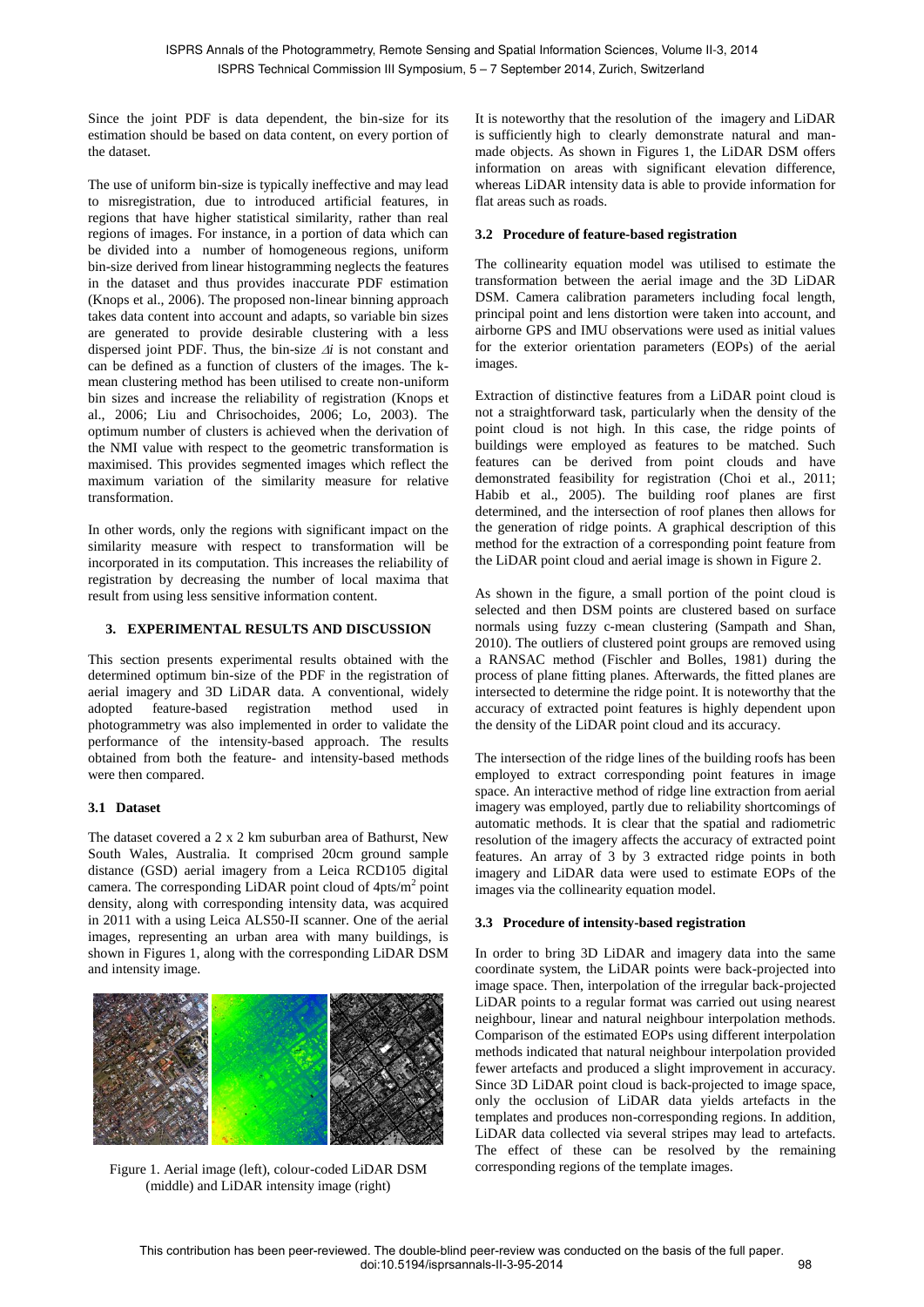

Distribution of surface normals Clustered point cloud





Fitted planes to the clustered point Intersection of planes



Intersection of ridge lines of building roof

Figure 2. The procedure of point-feature extraction from point cloud and imagery data

Computation of similarity for whole datasets, such as high resolution remote sensing imagery and LiDAR data, is impractical due to the high cost of computation. Therefore, a well-distributed array of small patches called templates is adopted and the centres of these templates are used in the computation of transformation parameters.

In a similar way to the feature-based method, an array of 3 by 3 well-distributed corresponding points (templates) was employed to estimate the EOPs of the aerial image. The use of templates reduces the search dimensions from *n* (number of parameters, here  $n=6$ ) to 2 and decreases the risk of failure in the registration.

It is clear that a small size of template is not able to provide sufficient information to measure the statistical similarity of the images due to the lack of common regions between images with large misalignment error. The registration approach therefore fails to find the correct transformation parameters. On the other hand, a large template increases the computation cost. More importantly, the complex transformation between the datasets may not be modelled with sufficient fidelity by a simple lateral translation in the x and y image coordinate directions. In this work, 1000 by 1000 pixel templates were utilised to find corresponding points in the LiDAR and imagery data. Figure 3 shows example corresponding templates for the aerial image, LiDAR DSM and LiDAR intensity image.





In order to exploit the complementary information of the LiDAR DSM and intensity images in the determination of similarity between the aerial imagery and LiDAR data, the NCMI similarity measure was adopted.

To determine the optimum number of bins, the derivation of similarity of the template with respect to transformation for the different number of bins is calculated using Parzen windowing. The number of bins which yields the maximum value of the determined similarity measure is assumed to be the optimum for PDF estimation, as indicated in Figure 4.



Figure 4. The derivation of similarity measure respect to transformation for 2-256 number of bins

The use of an optimum number of bins enables the similarity measure determination to use regions of the images that have the highest variation of statistical similarity of the images with respect to the geometric transformation. It provides a distinctive sharp peak in the similarity measure, which speeds up the optimization procedure and increases the reliability and robustness of registration by avoiding local maxima.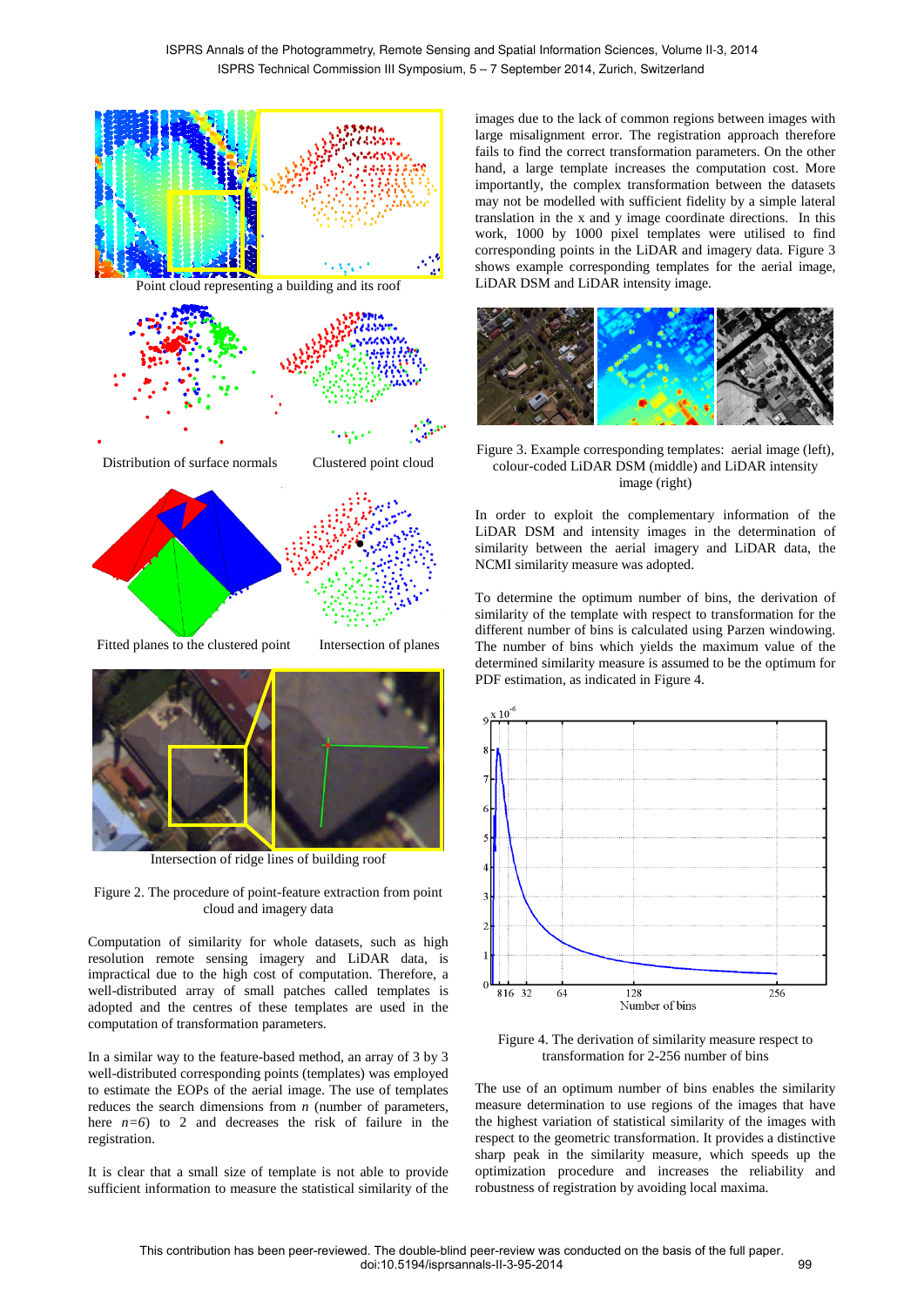Here, a 2D Powell's optimisation method (Press et al., 1992) has been employed for maximising the similarity measure, and the result of registering an aerial image with LiDAR data is shown for the example template in Figure 5.



Figure 5. Unregistered (left) and registered (right) aerial image (green) with LiDAR DSM (magenta)

## **3.4 Results**

In order to compare the performance of feature- and intensitybased methods, 15 well-distributed corresponding points in LiDAR data and aerial image were used. EOPs of the aerial image were then estimated using 9 of the points as control points, whereas 6 were used as checkpoints. The estimated EOPs for the aerial image are listed in Table 1, and the corresponding accuracy estimates are provided in Table 2.

Table 1. Estimated EOPs of aerial image

| <b>EOPs</b>         | <b>GPS/IMU</b> | <b>Feature-</b><br>based | Intensity-<br>based |
|---------------------|----------------|--------------------------|---------------------|
| Xp(m)               | 739267.748     | 739270.958               | 739272.527          |
| Yp(m)               | 6299160.222    | 6299156.394              | 6299157.357         |
| Zp(m)               | 2275.655       | 2249.355                 | 2248.921            |
| $\omega$ (deg.)     | 0.51737        | 0.6750                   | 0.6505              |
| $\phi(\text{deg.})$ | $-3.19723$     | $-3.2339$                | $-3.1803$           |
| $\kappa$ (deg.)     | 0.0175         | $-0.1322$                | $-0.1345$           |

| <b>Error of EOPs</b>     | <b>Feature-based</b> | <b>Intensity-based</b> |
|--------------------------|----------------------|------------------------|
| $\sigma_{Xp}(m)$         | 1.2589               | 0.1477                 |
| $\sigma_{\text{Yp}}(m)$  | 0.8888               | 0.1122                 |
| $\sigma_{Zp}(m)$         | 0.2496               | 0.0277                 |
| Mean(m)                  | 0.7991               | 0.0958                 |
| $\sigma_{\omega}$ (deg.) | 0.0307               | 0.0038                 |
| $\sigma_{\phi}$ (deg.)   | 0.0446               | 0.0052                 |
| $\sigma_{\kappa}$ (deg.) | 0.0070               | 0.0008                 |
| Mean(deg.)               | 0.0274               | 0.0032                 |
| $\sigma_0$ (pixel)       | 0.82                 | 0.12                   |

As indicated in Table 2, the EOPs of the aerial image were estimated with a  $\sigma_0$  value of 0.12 pixel via the intensity-based registration, and the RMSE of checkpoints was 0.63 pixels. This illustrates a high internal accuracy for both the exterior orientation and the template matching. In contrast, a  $\sigma_0$  value of 0.82 pixel was achieved for the feature-based method, with the associated checkpoint RMSE being 1.08 pixels. The superior accuracy and performance of the intensity-based method for registration of imagery to LiDAR data is thus clearly demonstrated. The distribution of error vectors for control and checkpoints is shown for the feature- and intensity-based (centre of templates) solutions in Figures 6 and 7, respectively.



Figure 6. Error vectors for control points (blue) and checkpoints (red) from the feature-based method



Figure 7. Error vectors for control points (blue) and checkpoints (red) from the intensity-based method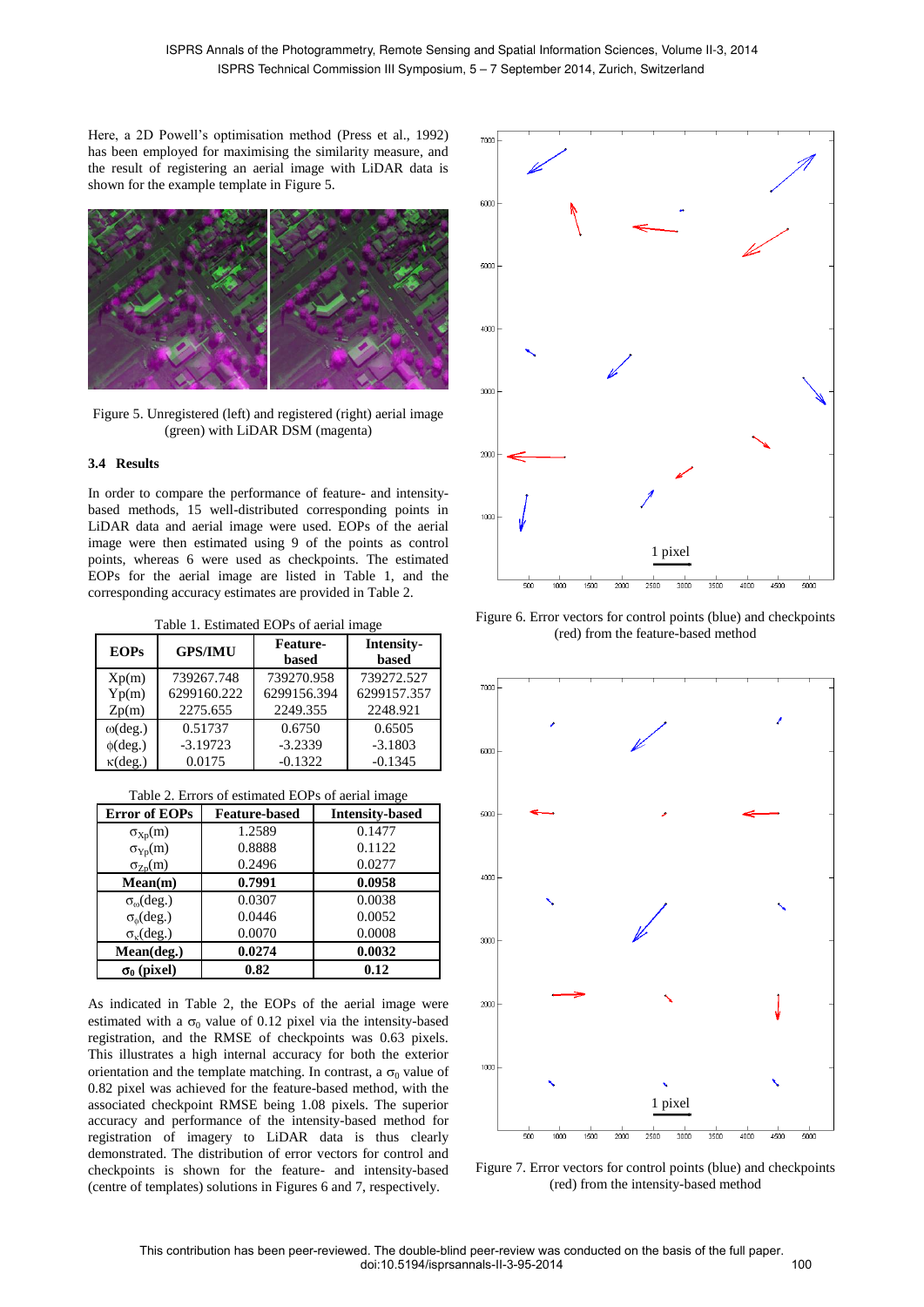It can be seen from Figures 6 and 7 that the errors of checkpoints and control points from the featured-based registration are larger than for the intensity-based method, and their distribution, is both irregular and subject in this case to the availability of buildings. In contrast, the errors for the intensitybased registration are more evenly distributed because the position of the templates does not rely on the availability of man-made features. This further validates the better quality of the intensity-based registration approach.

The performance of the two registration methods can be demonstrated by overlaying back-projected LiDAR points onto the image. An example is given in Figure 8, where the overlay of two portions of the dataset near the aerial image border are shown before and after registration via both the feature- and intensity-based methods.



Figure 8. Overlay of back-projected LiDAR point cloud on to the aerial image before (top) and after registration using the feature-based method (middle) and intensity-based method (bottom)

The results of registering the optical image to LiDAR data, shown in Figure 8, indicate a precise match between corresponding features. Although both registration methods provided good results, the intensity-based method achieved a more accurate registration due to both the use of welldistributed templates and the sub-pixel accuracy achieved in the template matching process.

# **4. CONCLUSSIONS**

The performance of the proposed method for determining optimal parameter values for MI-based registration of optical imagery with LiDAR data has been highlighted. Based on comprehensive testing, it has been observed that improper histogram bin-sizes can yield a maximum value for the similarity measure, but incorrect transformation parameters in the intensity-based registration. However, with the proposed method for determining the optimum bin-size for the PDF, the effect on geometric transformation for various bin-sizes can be assessed, which can enhance registration performance. The proposed approach introduced a new concept for determining optimum parameters for PDF estimation. The approach leads to an increased robustness of intensity-based registration via the maximum use of information that is sensitive to geometric transformation of the datasets. Moreover, superior performance in intensity-based registration was achieved, as compared to feature-based registration of aerial imagery to LiDAR data. Since the proposed method is not sensor dependent, it can be applied to improve the robustness of intensity-based registration of multi-sensor remote sensing data for a wide range of applications.

# **ACKNOWLEDGEMENTS**

The Authors would like to thank the Department of Land and Property Information of New South Wales (www.lpi.nsw.gov.au) for providing the LiDAR and imagery data.

# **REFERENCES**

Bishop, C.M., 1995. Neural Networks for Pattern Recognition. Oxford University Press.

Choi, K., Hong, K., Lee, I., 2011. Precise geometric registration of aerial imagery and LIDAR data. ETRI J. 33(4), 506–516.

Collignon, A., Maes, F., Vandermeulen, D., Suetens, P., Marchal., G., 1995. Automated multi-modality image registration based on information theory. Int. Conf. Inf. Process. Med. Imaging Comput. Imaging Vis. 3 263–274.

Dowson, N., Bowden, R., 2006. A unifying framework for mutual information methods for use in non-linear optimisation. Comput. Vision–ECCV 2006 365–378.

Dowson, N., Kadir, T., Bowden, R., 2008. Estimating the joint statistics of images using nonparametric windows with application to registration using mutual information. IEEE Trans. Pattern Anal. Mach. Intell. 30, 1841–57.

Fischler, M.A., Bolles, R.C., 1981. Random sample consensus: a paradigm for model fitting with applications to image analysis and automated cartography. Commun. ACM 24, 381–395.

Freedman, D., Diaconis, P., 1981. On the histogram as a density estimator: L 2 theory. Probab. theory Relat. fields 57, 453–476.

Habib, A., Ghanma, M., Mitishita, E., 2005. Photogrammetric Georeferencing Using LIDAR Linear and Aerial Features. Korean J. Geomatics 5, 7–19.